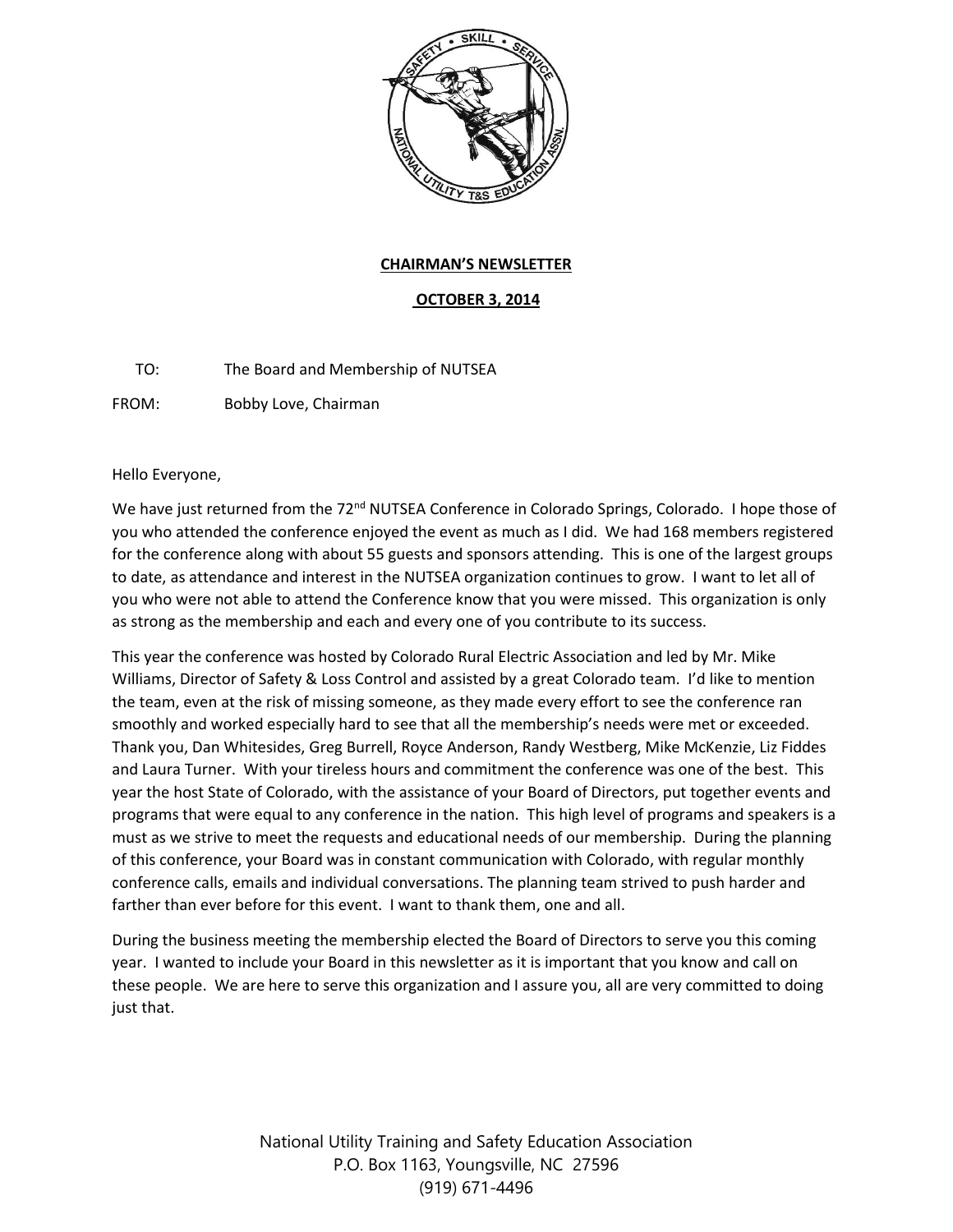## **2015 Officers**

| Vice-ChairmanTerry Adkins, Indiana |                                    |
|------------------------------------|------------------------------------|
|                                    | SecretaryGlenn Cunningham, Georgia |
| TreasurerJim Ed Burris, Kentucky   |                                    |

## **Directors**

|                                        | 1 Year DirectorTerry Ebright, South Dakota      |
|----------------------------------------|-------------------------------------------------|
|                                        |                                                 |
|                                        | 2 Year DirectorMichael Williams, Colorado       |
|                                        | 2 Year DirectorMicheal Weltzheimer, Mississippi |
|                                        |                                                 |
| 3 Year DirectorJim Carpenter, Michigan |                                                 |

As your Chairman, I am now making contact with the membership to put into place the NUTSEA committee members for 2015. Already, many have agreed to serve, and I thank them. I hope to announce all the completed committees to the membership by the end of November, in the next Chairman's Newsletter.

This year the Board will continue to work on your behalf in conducting NUTSEA business, reviewing bilaws and procedures and planning the 73<sup>rd</sup> 2015 NUTSEA Conference in Boise, Idaho. In fact, this board started the planning process for Idaho back in May of this year. After the close of the conference in Colorado, the board met with the Idaho group to continue this planning. Many steps have been made but we still have many more to travel. I am confident the host State of Idaho, Northwest Lineman College and this board will make 2015 the best yet. I urge you to start making your plans for NUTSEA 2015 now. The dates are September 20, 2015 – September 23, 2015. Plan to come early and stay a few days after, as Idaho is a beautiful and historic State. Great shops and restaurants are within walking distance of our hotel, The Grove. www.**grovehotelboise**.com

As we move into 2015, I also want to again introduce you to the NUTSEA Administrative Assistant, Mrs. Donna Cavanaugh. Those of you attending in Colorado hopefully had the pleasure of meeting Donna. Donna is, in my opinion, the greatest asset of NUTSEA and brings continuity and dedication along with a wonderful personality. Watch for Donna's emails and postings as she will be keeping us informed this coming year. Donna can be reached a[t cavanaughnutsea@outlook.com](mailto:cavanaughnutsea@outlook.com) and by telephone at 919-671- 4496. Donna can return your calls in the afternoon if you leave a message and request a time that works best for you. Please add Donna's email and phone number to your contact list to insure you receive her messages. Again, welcome Donna.

Another note from the NUTSEA business meeting was a slight shift in the organization's annual year. It was proposed by the Board to change the annual year to begin on October  $1^{st}$ , running through September 30<sup>th</sup>. This move was made to create a better blend, or timing for the budget, dues and the annual meeting. With this slight shift we can now better serve the membership by allowing dues to be renewed at the same time a member registers for our annual conference. In 2014, online registration and renewal of dues was approved and put in place by the Board. We are also working to update and